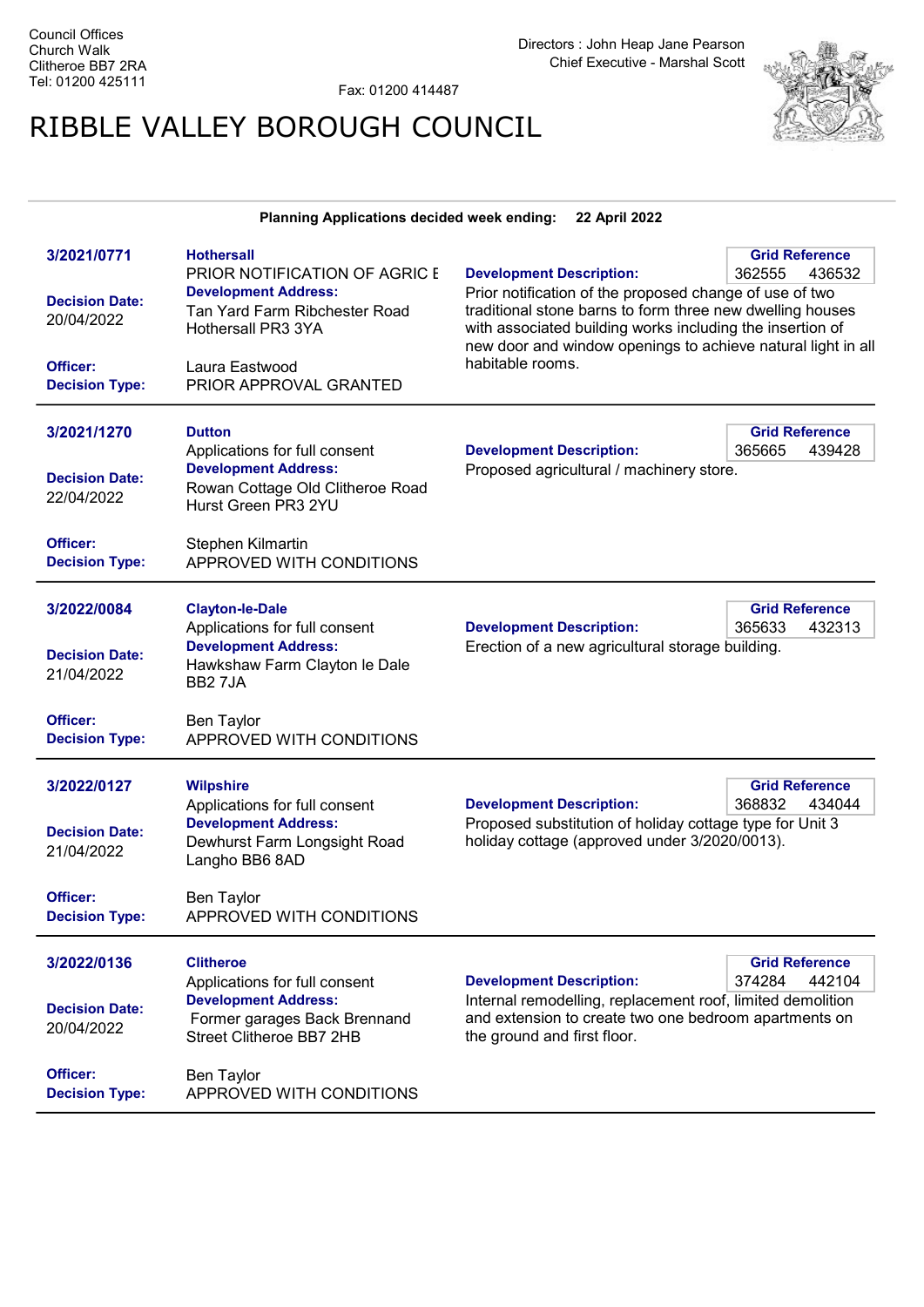| 3/2022/0157<br><b>Decision Date:</b><br>20/04/2022                                      | <b>Clitheroe</b><br>Applications for full consent<br><b>Development Address:</b><br>19 Dorset Drive Clitheroe<br>Lancashire BB7 2BQ                                                                     | <b>Development Description:</b><br>Proposed single storey rear and partial side extension with<br>a new entrance to the rear leading to a proposed boot room<br>and open plan family space.                                                                                     | <b>Grid Reference</b><br>374904<br>442782 |
|-----------------------------------------------------------------------------------------|---------------------------------------------------------------------------------------------------------------------------------------------------------------------------------------------------------|---------------------------------------------------------------------------------------------------------------------------------------------------------------------------------------------------------------------------------------------------------------------------------|-------------------------------------------|
| Officer:<br><b>Decision Type:</b>                                                       | Sarah Heppell<br>APPROVED WITH CONDITIONS                                                                                                                                                               |                                                                                                                                                                                                                                                                                 |                                           |
| 3/2022/0165<br><b>Decision Date:</b><br>20/04/2022                                      | Longridge<br>Applications for full consent<br><b>Development Address:</b><br>8 Springs Road Longridge PR3 3TE                                                                                           | <b>Grid Reference</b><br><b>Development Description:</b><br>360928<br>437722<br>Side extension and front and rear dormer extensions.<br>Elevational changes from brick to render and extension to<br>drive                                                                      |                                           |
| Officer:<br><b>Decision Type:</b>                                                       | <b>Ben Taylor</b><br>APPROVED WITH CONDITIONS                                                                                                                                                           |                                                                                                                                                                                                                                                                                 |                                           |
| 3/2022/0191<br><b>Decision Date:</b><br>20/04/2022                                      | <b>Clitheroe</b><br>Applications for full consent<br><b>Development Address:</b><br>35 Moorland Crescent Clitheroe BB7<br>4PY                                                                           | <b>Development Description:</b><br>Demolition of existing conservatory and erection of a single<br>storey side extension.                                                                                                                                                       | <b>Grid Reference</b><br>374986<br>443065 |
| Officer:<br><b>Decision Type:</b>                                                       | Sarah Heppell<br>APPROVED WITH CONDITIONS                                                                                                                                                               |                                                                                                                                                                                                                                                                                 |                                           |
| 3/2022/0193<br><b>Decision Date:</b><br>21/04/2022<br>Officer:<br><b>Decision Type:</b> | <b>Clayton-le-Dale</b><br>Applications for full consent<br><b>Development Address:</b><br>Higher Carr Barn Farm Longsight<br>Road Clayton Le Dale BB2 7JA<br>Laura Eastwood<br>APPROVED WITH CONDITIONS | <b>Grid Reference</b><br><b>Development Description:</b><br>365642<br>432542<br>Proposed demolition of existing agricultural store and<br>rebuilding of new agricultural store, re-siting 8m east of its<br>current location, and change of use of existing store to<br>garage. |                                           |
| 3/2022/0242<br><b>Decision Date:</b><br>22/04/2022<br>Officer:                          | <b>Chatburn</b><br>Applications for full consent<br><b>Development Address:</b><br>15 Bridge Road Chatburn BB7 4AW                                                                                      | <b>Development Description:</b><br>Proposed change of use of the first floor from business<br>premises to living accommodation.                                                                                                                                                 | <b>Grid Reference</b><br>376813<br>444100 |
| <b>Decision Type:</b>                                                                   | Kathryn Hughes<br>APPROVED WITH CONDITIONS                                                                                                                                                              |                                                                                                                                                                                                                                                                                 |                                           |
| 3/2022/0298<br><b>Decision Date:</b><br>21/04/2022                                      | <b>Whalley</b><br>Non-Material amendment<br><b>Development Address:</b><br>Ashgreen House 4B Wiswell Lane<br>Whalley BB7 9AF                                                                            | <b>Grid Reference</b><br><b>Development Description:</b><br>373636<br>436729<br>Amendment to planning permission 3/2021/0991 to move<br>the garage 1.5m closer to the house and to reduce the<br>width by 600mm.                                                                |                                           |
| Officer:<br><b>Decision Type:</b>                                                       | Kathryn Hughes<br>APPROVED NO CONDITIONS                                                                                                                                                                |                                                                                                                                                                                                                                                                                 |                                           |